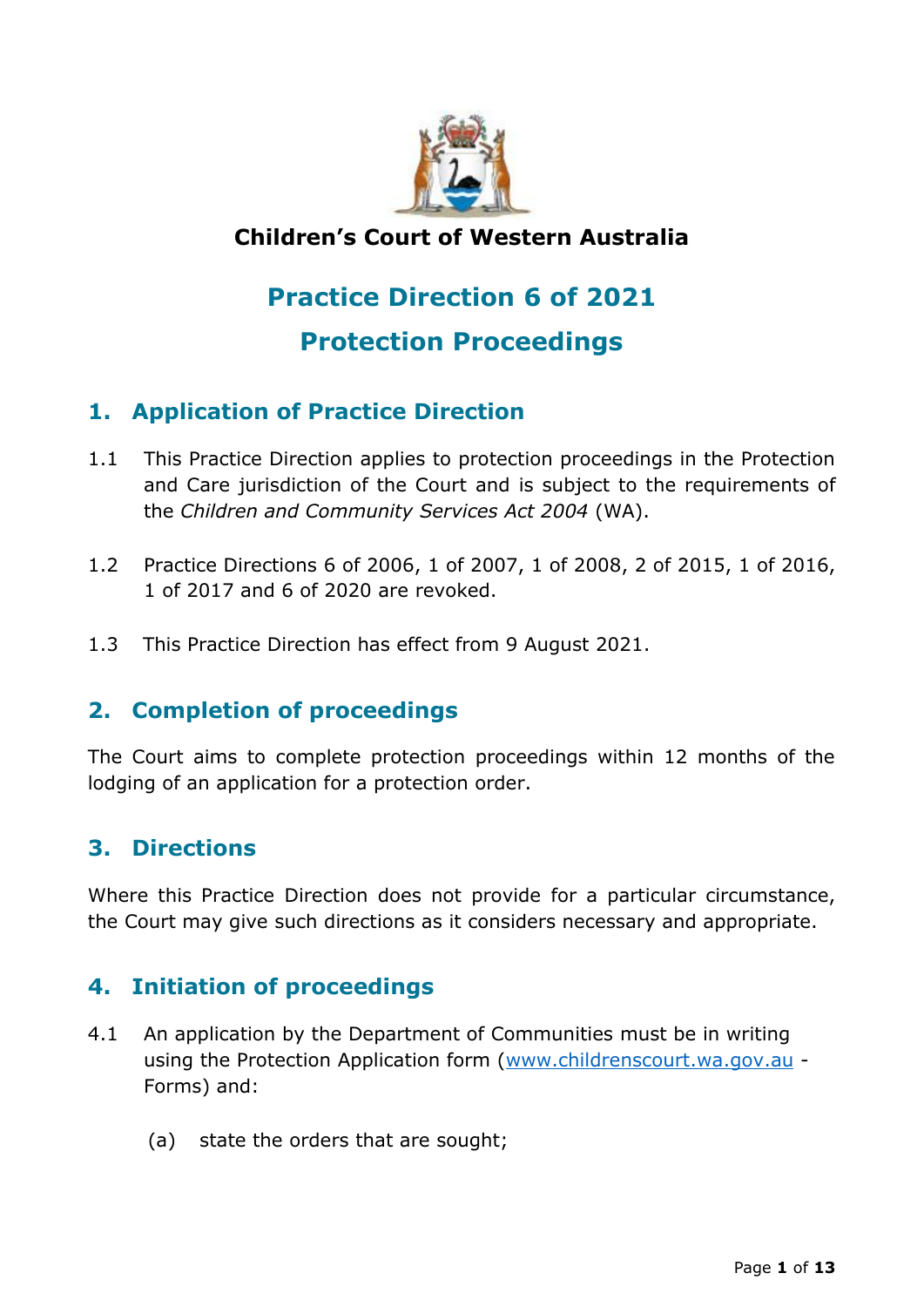- (b) state the statutory provision under which each order might be made;
- (c) state the grounds of the application;
- (d) include particulars of the relevant and current factual allegations or circumstances relied on to make out the grounds of the application; and
- (e) be signed by the applicant, an authorised delegate or on the applicant's behalf by the applicant's legal representative.
- 4.2 All statements and particulars in an application must be in plain language, and be set out and expressed clearly.
- 4.3 If multiple or alternative orders are sought, this must be clearly set out and, for each such order, the grounds and supporting statements and particulars relevant to each order precisely stated.
- 4.4 Applications, other than an application to initiate proceedings, must be in writing using the Application form [\(www.childrenscourt.wa.gov.au](http://www.childrenscourt.wa.gov.au/) – Forms). The form must be signed by the applicant, an authorised delegate or on the applicant's behalf by the applicant's legal representative.

#### **5. Multiple children from the same family**

Where applications are made which initiate proceedings in relation to multiple children from the same family:

- (a) a separate application for each child is required;
- (b) a Multiple Children Schedule form must be lodged with the applications; [\(www.childrenscourt.wa.gov.au](http://www.childrenscourt.wa.gov.au/) – Forms)
- (c) following the initial application, any subsequent document lodged by a party may set out information about any of the children from the same family; and
- (d) as far as possible, proceedings relating to the children of the same family, are to be heard together.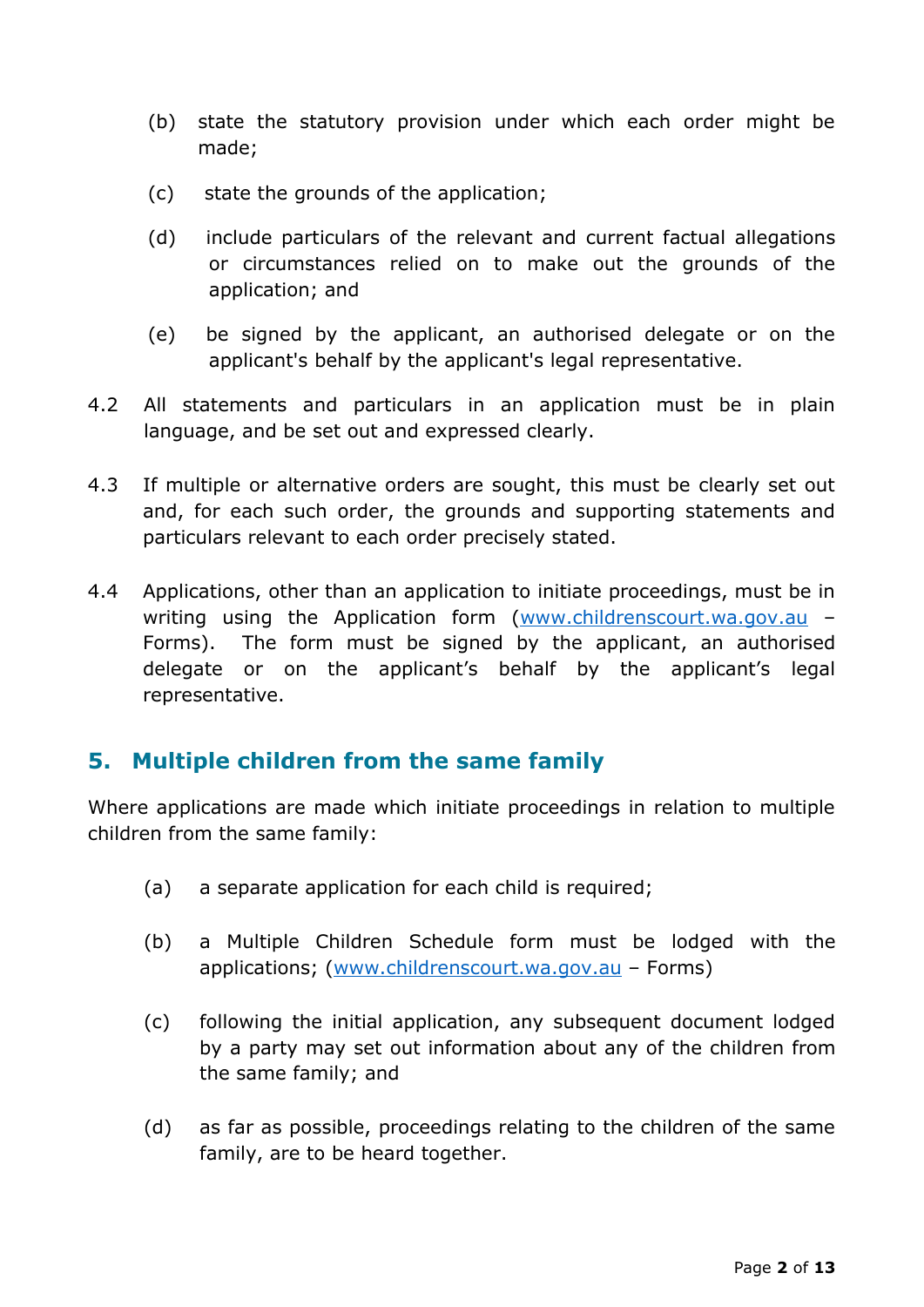## **6. Service**

- 6.1 In matters where the applicant has been unable to effect service before the hearing date and a respondent fails to appear, the Court will prepare a notice to the respondent detailing the next hearing date and give it to the applicant for service on the respondent.
- 6.2 The applicant is then required to use best endeavours to serve the respondent with the application and the notice before the next hearing date. If service is effected, then proof of service is to be lodged before the next hearing date.
- 6.3 In matters where service has not been effected the applicant must lodge an affidavit setting out what has been done to locate and serve the respondent.
- 6.4 The Court may make an order to dispense with service, with or without conditions, in exceptional circumstances.
- 6.5 The Court may make an order for substituted service with conditions, and must consider making this order prior to making any order to dispense with service.

## **7. Endorsement of service**

The applicant is to lodge an Endorsement of Service form [\(www.childrenscourt.wa.gov.au](http://www.childrenscourt.wa.gov.au/) - Forms) within 7 days of service of an application.

#### **8. Response**

- 8.1 Unless otherwise directed by the Court, a party opposing any part of an application served on them, is to lodge and serve a response by no later than 7 days after the status conference.
- 8.2 The response to the application must be in writing using a Response form [\(www.childrenscourt.wa.gov.au](http://www.childrenscourt.wa.gov.au/) - Forms) and must:
	- (a) state clearly the orders sought in the application that are opposed, any orders that are not opposed and any alternative orders that are proposed;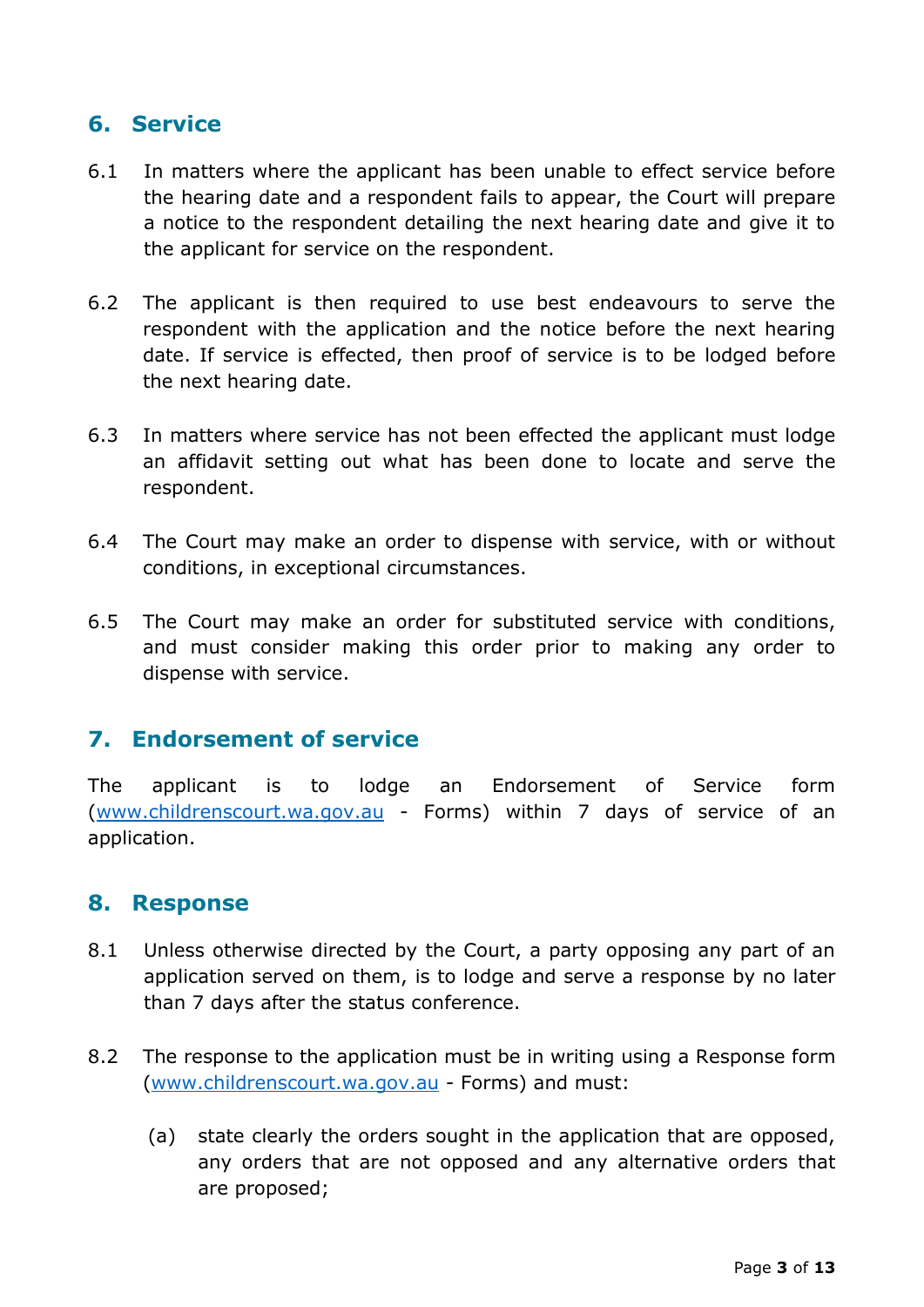- (b) briefly outline which allegations contained in the application are disputed and the basis for that dispute;
- (c) outline if the party agrees there are any protection concerns and broadly which concerns are accepted;
- (d) set out any family members that should be assessed as a potential carer for the child to be placed with;
- (e) if seeking reunification, outline any steps already taken towards reunification and any proposal to address any accepted protection concerns; and
- (f) be signed by a respondent or a respondent's legal representative on instructions.

## **9. First hearing**

- 9.1 Within 3 working days of the lodging of an application by the Department of Communities, the matter is to be listed for a hearing before the Court.
- 9.2 At this hearing the Court will:
	- (a) give those standard directions in Schedule 1 which are appropriate;
	- (b) consider any urgent application for an interim order of which notice has been given; and
	- (c) if necessary list the application for an interim order hearing.

# **10. Hearing for referral of application to Pilot Therapeutic List (Pilot List), Case Management List or a mediation conference**

- 10.1 Within 6 weeks of the first hearing of the application, the matter is to be listed for a further hearing before the Court.
- 10.2 At this hearing:
	- (a) the Court is to consider any outstanding interim applications; and
	- (b) the Court may refer an eligible matter to the Pilot List for management and resolution; or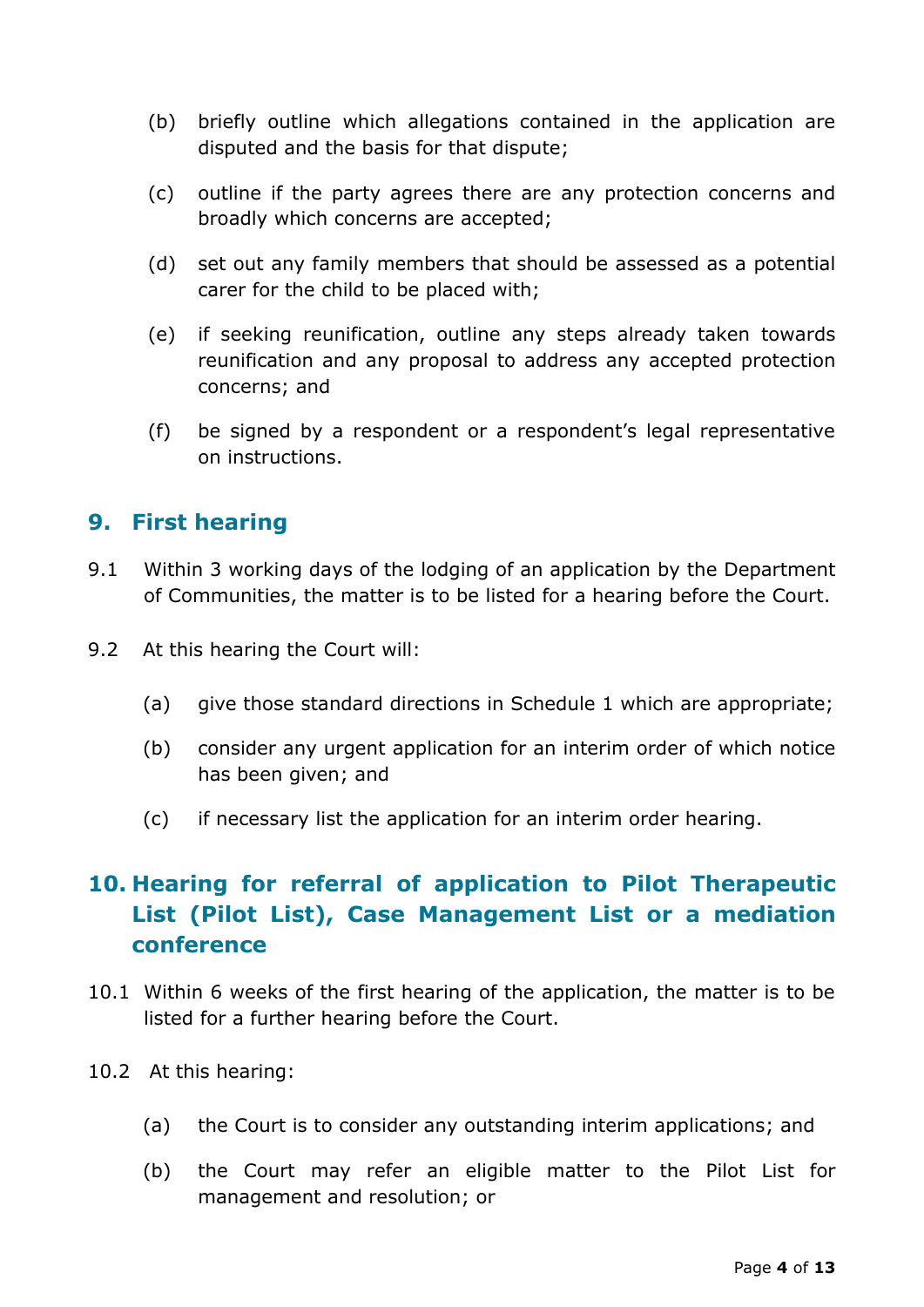- (c) where the parties consent, the Court may refer defended applications to a mediation conference and so far as is practicable, the mediation is to be held within 4 weeks of this hearing date; or
- (d) the Court may refer an eligible matter to the Case Management List for management and resolution; or
- (e) the Court may adjourn a matter to a status conference.

# **11. Pilot Therapeutic List**

- 11.1 The Court is undertaking a Pilot List within the Protection and Care jurisdiction of the Court.
- 11.2 The primary aim of the Pilot List is to encourage reunification between families.
- 11.3 The Pilot List applies a non-adversarial, solution focused approach that incorporates the principles of therapeutic jurisprudence.
- 11.4 The Pilot List is not subject to the same timeframes as the Protection and Care General List.
- 11.5 The Court will assess the suitability of a matter for referral to the Pilot List by application of the Pilot Therapeutic List Eligibility Guidelines.
- 11.6 Referral to the Pilot List is at the Court's discretion.
- 11.7 Acceptance of a matter into the Pilot List is at the discretion of the judicial officer in charge of the Pilot List and subject to available placements.

## **12. Mediation conference**

- 12.1 Where the parties agree to mediate, the Court may adjourn a matter to allow that to occur. The mediation conference is to be organised by Legal Aid Western Australia or as otherwise agreed by the parties and ordered by the Court.
- 12.2 Where Aboriginal families are to participate in a mediation conference, the mediation process should be flexible to ensure that it meets the needs of the family in their particular circumstances and, where possible,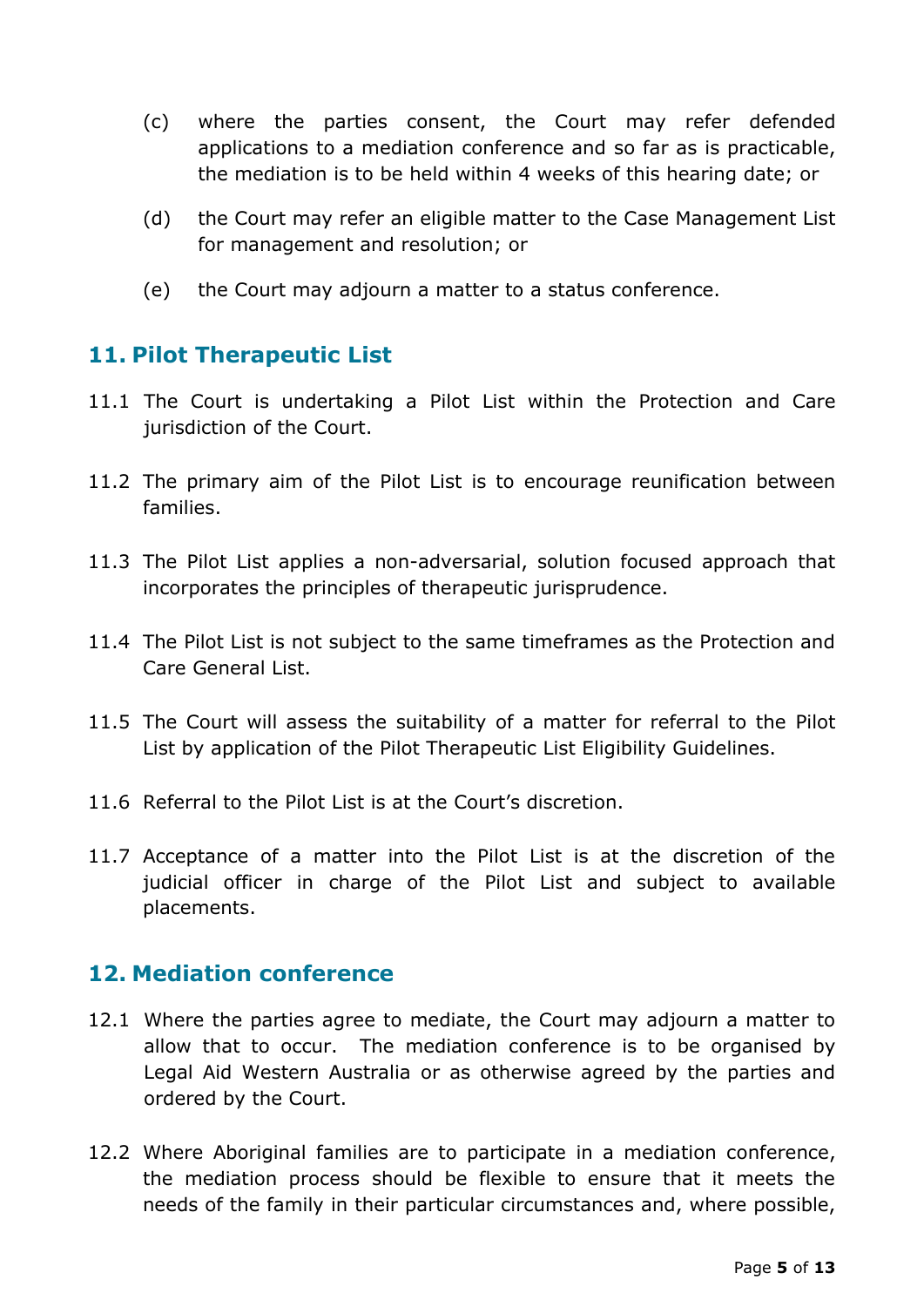provides an opportunity for Aboriginal family and support service involvement.

- 12.3 Subject to availability, an Aboriginal convenor should convene a mediation conference involving Aboriginal families.
- 12.4 Immediately following referral to a mediation conference to be organised by Legal Aid Western Australia, the applicant in consultation with the other parties is to contact the Child Protection Mediation Conference Coordinator, Legal Aid Western Australia to arrange a suitable date for the conference. Email [ChildP](mailto:ccps@legalaid.wa.gov.au)rotectionMediation@legalaid.wa.gov.au; telephone 9218 0160.

#### **13. Mediation conference - draft minute of orders**

- 13.1 Following a mediation conference, if there are still matters which are not resolved, the parties are to:
	- (a) agree on a statement of issues that remain in dispute; and
	- (b) specify any necessary directions.
- 13.2 Unless otherwise agreed:
	- (a) the statement will be drafted by the applicant; and
	- (b) the statement is to be signed by the parties and lodged with the Court at least 2 working days before the next listed court date.
- 13.3 Where the matter has been resolved, unless otherwise agreed, the consent orders will be drafted by the applicant and signed by the parties.

#### **14. Mediation conference - convenor's report**

- 14.1 The mediation conference convenor must prepare a written report and, within 14 days after the mediation conference, give a copy of the report to:
	- (a) each participant; and
	- (b) the CEO.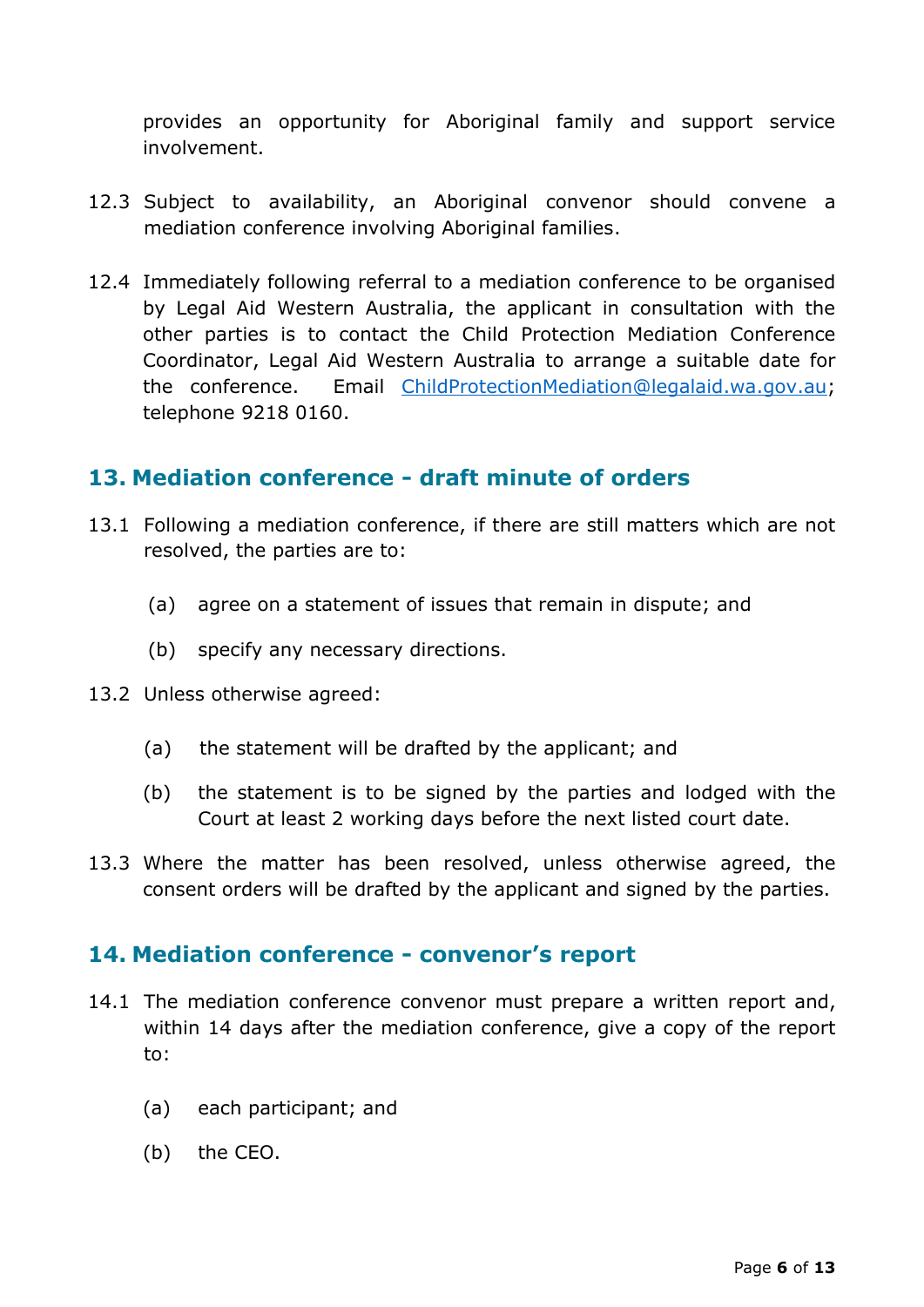- 14.2 The report must be signed by the convenor and contain the following:
	- (a) details of the time and place the mediation conference was held;
	- (b) a list of the persons who were invited to the mediation conference;
	- (c) a list of the participants; and
	- (d) a summary of the outcomes of the mediation conference.
- 14.3 The report must not disclose any matters that were discussed at the mediation conference, except as required by this Practice Direction.
- 14.4 A copy of the convenor's report is to be lodged with the Court at least 2 working days before the next mention date.

### **15. Case Management List**

- 15.1 Subject to resource availability, there will be a Case Management List within the Protection and Care jurisdiction of the Court.
- 15.2 The primary aim of the Case Management List is to manage those cases that will benefit from intensive case management by a magistrate.
- 15.3 The Case Management List is not subject to the same timeframes as the Protection and Care General List.
- 15.4 The Court will assess the suitability of a matter for referral to the Case Management List by application of the Case Management List Eligibility Guidelines.
- 15.5 Referral to the Case Management List is at the Court's discretion.
- 15.6 Acceptance of a matter into the Case Management List is at the discretion of the judicial officer in charge of the Case Management List and subject to available placements.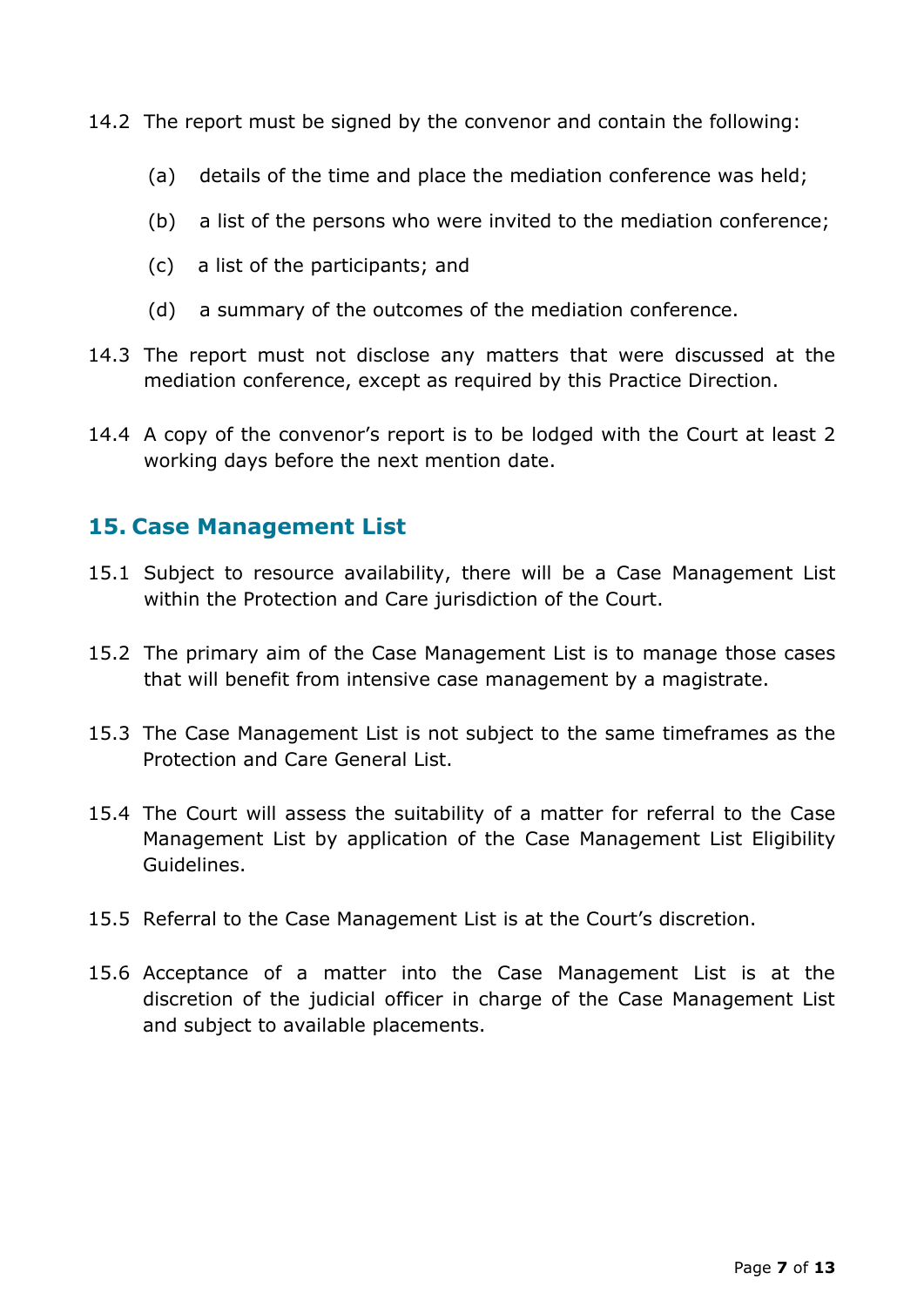## **16. Status conference**

At a status conference the Court is to:

- (a) consider the outcome of the mediation conference;
- (b) make case management directions, if required;
- (c) refer an eligible matter to the Case Management List for management and resolution; and
- (d) fix a date for a pre-hearing conference within 4 weeks of the status conference.

#### **17. Pre-hearing conference**

- 17.1 A pre-hearing conference will be presided over by a judicial officer (including a registrar) of the Children's Court. A magistrate who has presided over a pre-hearing conference should not preside over the trial of the same matter unless listed to do so by the President of the Court and the parties consent.
- 17.2 The purpose of the pre-hearing conference is to give the parties to the proceedings an opportunity to discuss the issues raised in the application and work together to reach an agreement that is in the best interests of the child. If no agreement is reached, the parties are to identify the issues in dispute.
- 17.3 The proceedings of a pre-hearing conference are confidential and not to be recorded.
- 17.4 If an agreement is reached then consent orders are to be drafted by the Department of Communities at the pre-hearing conference, where practicable, and signed by the parties.
- 17.5 If no agreement is reached, then the matter is to be listed for a hearing in the Trial Allocation List.
- 17.6 When a pre-hearing conference is presided over by a registrar, the registrar is to prepare a report using the Pre-Hearing Conference Report form [\(www.childrenscourt.wa.gov.au](http://www.childrenscourt.wa.gov.au/) - Forms). The report will be retained on the Court file and a copy provided to each of the parties.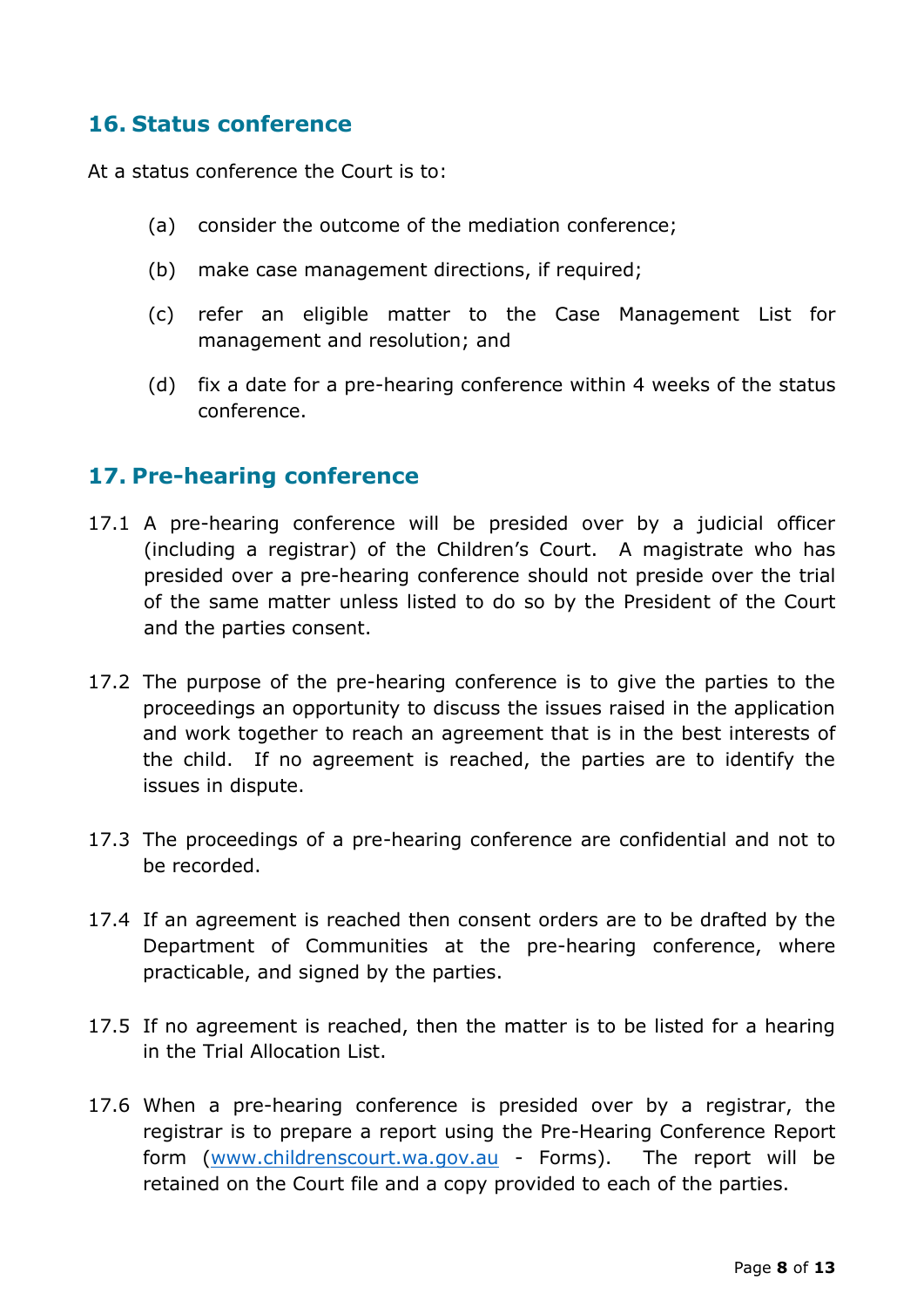# **18. Trial Allocation List**

- 18.1 No later than 3 working days before the Trial Allocation List hearing all parties are to lodge a Trial Listing Callover Certificate [\(www.childrenscourt.wa.gov.au](http://www.childrenscourt.wa.gov.au/) - Forms).
- 18.2 When a matter is listed for trial, the Court may order that the parties attend a readiness hearing which will, if practicable, be presided over by the magistrate who is to hear the matter.
- 18.3 When a matter is listed for trial, the Court may order that the parties lodge any affidavits and documentary evidence to be relied upon at trial.
- 18.4 Affidavits and documentary evidence relied upon by the applicant must be lodged and served on the other parties at least 21 days before the readiness hearing (or 21 days before the trial if no readiness hearing is ordered), unless otherwise ordered by the Court.
- 18.5 Affidavits and documentary evidence relied upon by the other parties must be lodged and served at least 14 days before the readiness hearing (or 14 days before the trial if no readiness hearing is ordered), unless otherwise ordered by the Court.

## **19. Readiness hearing**

- 19.1 No later than 7 days before the readiness hearing (or 7 days before the trial if no readiness hearing is ordered) all parties are to lodge and serve on the other parties a case outline which contains:
	- (a) a list of all the affidavits and documentary evidence to be relied upon by the party at the trial;
	- (b) a schedule of all documents produced by summons upon which a party proposes to rely at the trial, including for cross examination purposes;
	- (c) a statement of issues which are still in dispute; and
	- (d) confirmation of the witnesses required for cross examination.
- 19.2 No later than 7 days before the readiness hearing (or 7 days before the trial if no readiness hearing is ordered) the applicant is lodge and serve on the other parties a chronology of events.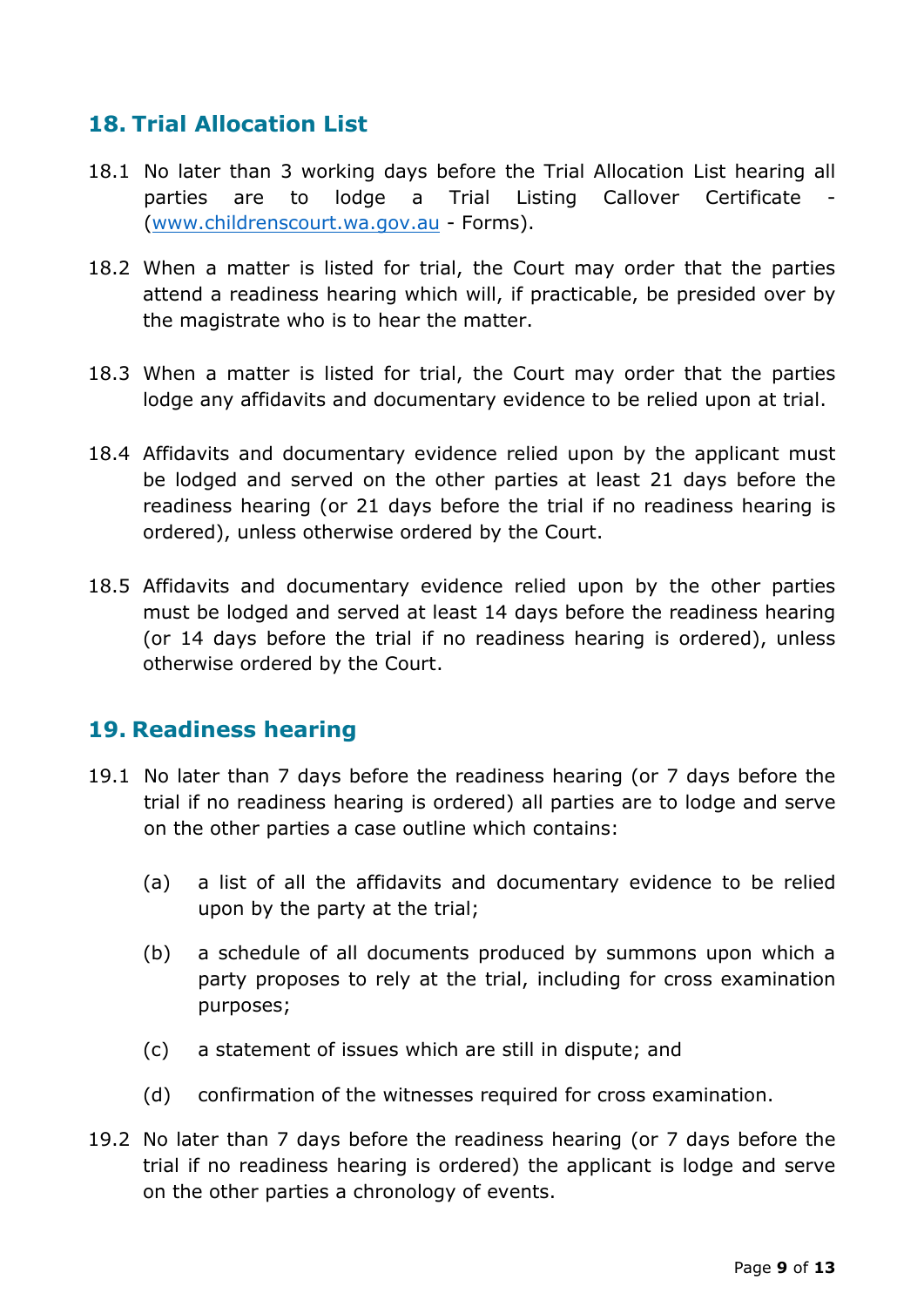19.3 At a readiness hearing, the Court may make such further directions as the Court considers appropriate.

### **20. Final orders in the absence of a party**

Where a party who has been served and has failed to respond to an application or without reasonable excuse has failed to comply with the directions of the Court, the Court may direct that the application be listed for trial and determined on the material that has been lodged in the proceedings and any additional material required by the Court.

# **21. Duties of legal practitioner acting for a party to notify Court**

- 21.1 On being instructed to act for a party, other than the Department of Communities, a legal practitioner must lodge and serve a Notice of Acting form [\(www.childrenscourt.wa.gov.au](http://www.childrenscourt.wa.gov.au/) – Forms).
- 21.2 A legal practitioner who ceases to be instructed to act for a party, other than the Department of Communities, must lodge and serve a Notice of Ceasing to Act form [\(www.childrenscourt.wa.gov.au](http://www.childrenscourt.wa.gov.au/) – Forms) at least 14 days before the date when the next court proceedings involving the party are listed.
- 21.3 A legal practitioner who has lodged a Notice of Acting form is to be taken as acting for the party until:
	- (a) the legal practitioner lodges a Notice of Ceasing to Act form; or

(b) another legal practitioner, who acts in the same capacity, lodges a Notice of Acting form; or

(c) the Court gives leave for a legal practitioner to cease to act for a party.

## **22. Unrepresented party**

Compliance by an unrepresented party with paragraphs 8.1, 18.1, 18.3 and 19.1 of these directions is at the Court's discretion.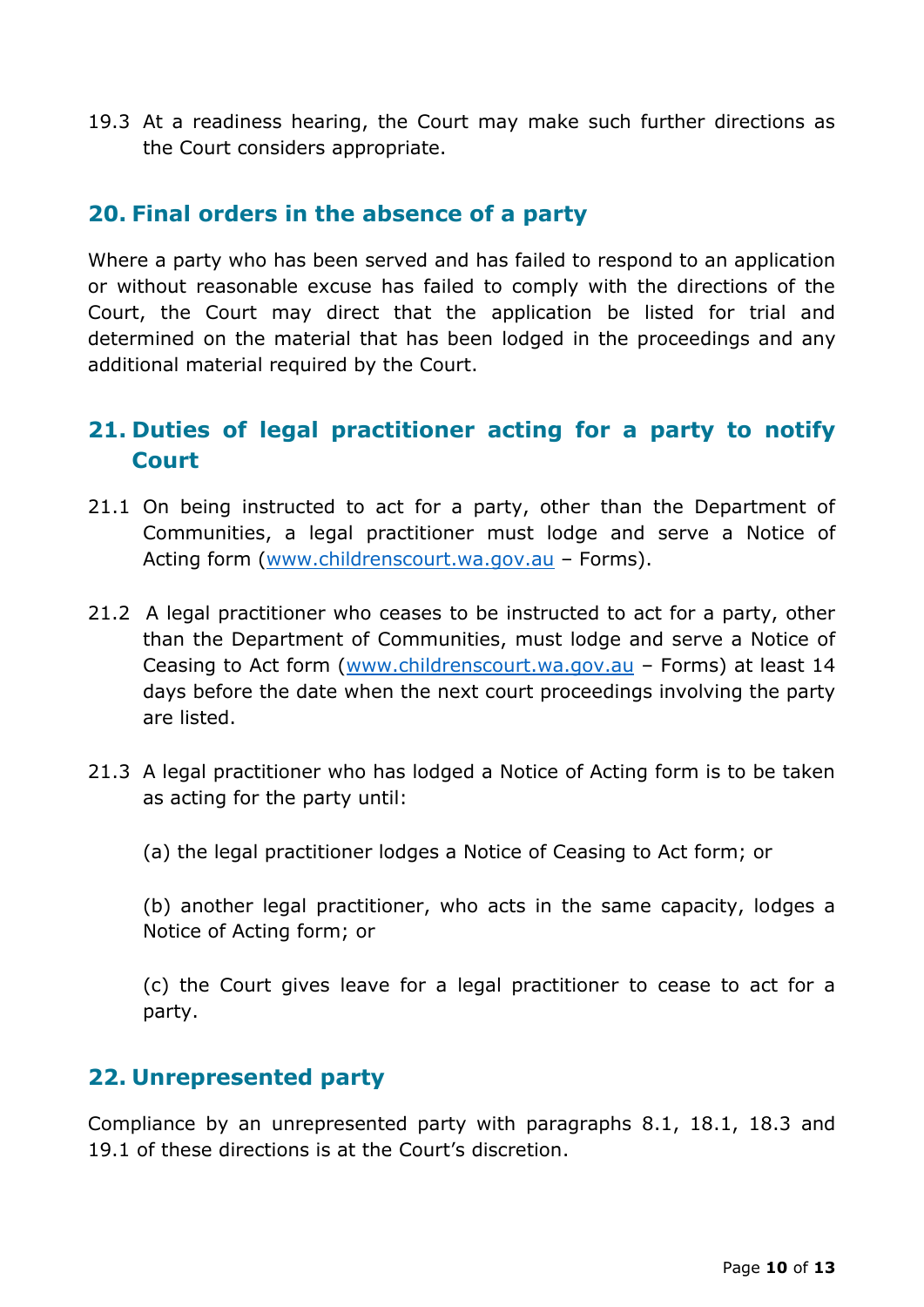# **23. Regional Courts**

- 23.1 Compliance with paragraphs 10, 11 and 15 of these directions is not required by a regional Children's Court.
- 23.2 Where a protection application has been lodged in the registry of a regional Children's Court, the regional Court should manage the protection proceedings until the time of a status conference. The matter may then be listed for a pre-hearing conference in the regional Court or, in the Court's discretion, adjourned to a status conference at the Perth Children's Court.
- 23.3 If a matter is not resolved at a regional pre-hearing conference it must be adjourned to a status conference at the Perth Children's Court.

## **24. Exemption from electronic lodgment**

A person is exempt from lodging a document electronically with the Court if the person is an unrepresented party and does not have access to resources to complete an electronic lodgment.

#### **25. Warrants**

- 25.1 An application for the issue of a warrant may be made without notice and must be supported by affidavit.
- 25.2 A warrant is to be in writing using the appropriate Warrant form [\(www.childrenscourt.wa.gov.au](http://www.childrenscourt.wa.gov.au/) - Forms).
- 25.3 The form and supporting affidavit must be served at the same time as the warrant.

#### **26. Court appointed expert reports**

An application for a Court appointed expert report must be in writing using the Court Appointed Expert Report form [\(www.childrenscourt.wa.gov.au](http://www.childrenscourt.wa.gov.au/) - Forms) and attach:

- (a) the expert's curriculum vitae;
- (b) instructions setting out questions or issues to be addressed;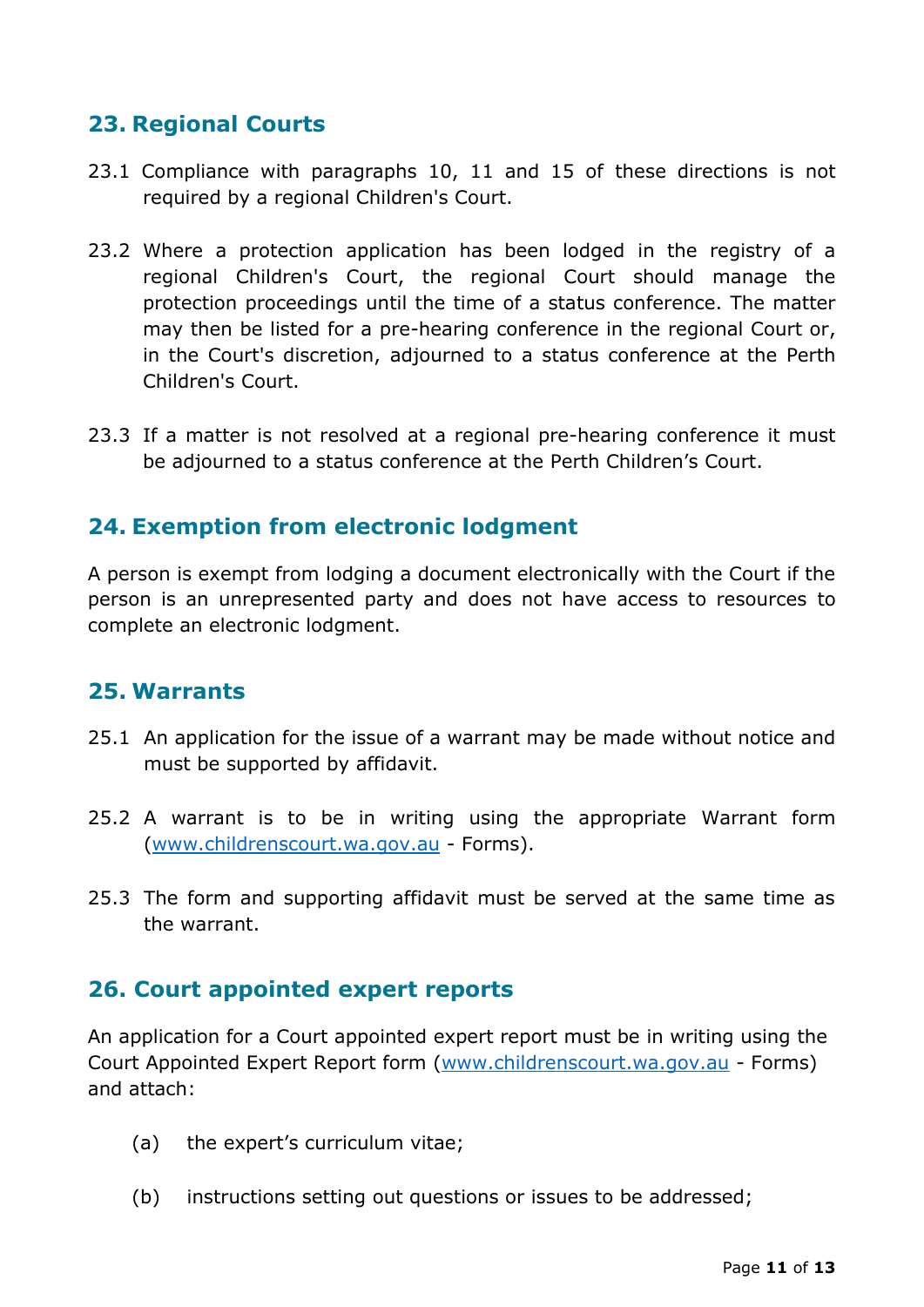- (c) consent to appointment; and
- (d) quote for the costs of the report.

### **27. Extraction of orders**

- 27.1 The Court's general practice is to extract:
	- (a) interim and final protection orders;
	- (b) orders which include:
		- i. a condition to be complied with by the Department of Communities, a child, a parent or an adult with whom the child is living;
		- ii. an entitlement to any person on or about placement of or about access to or contact with a child;
		- iii. an order for separate legal representation of a child and any order the Court may consider appropriate to facilitate the ability of the Child Representative to fulfil the responsibilities of the role;
		- iv. an order for the preparation of a report pursuant to s 139 of the Act and any order the Court may consider appropriate to facilitate the ability of the report writer to fulfil the requirements of their role; and
		- v. any leave granted pursuant to s 240 of the Act.
- 27.2 A party requiring an extracted order, other than the orders referred to above, must lodge the draft order electronically with the Court registry for settlement and extraction.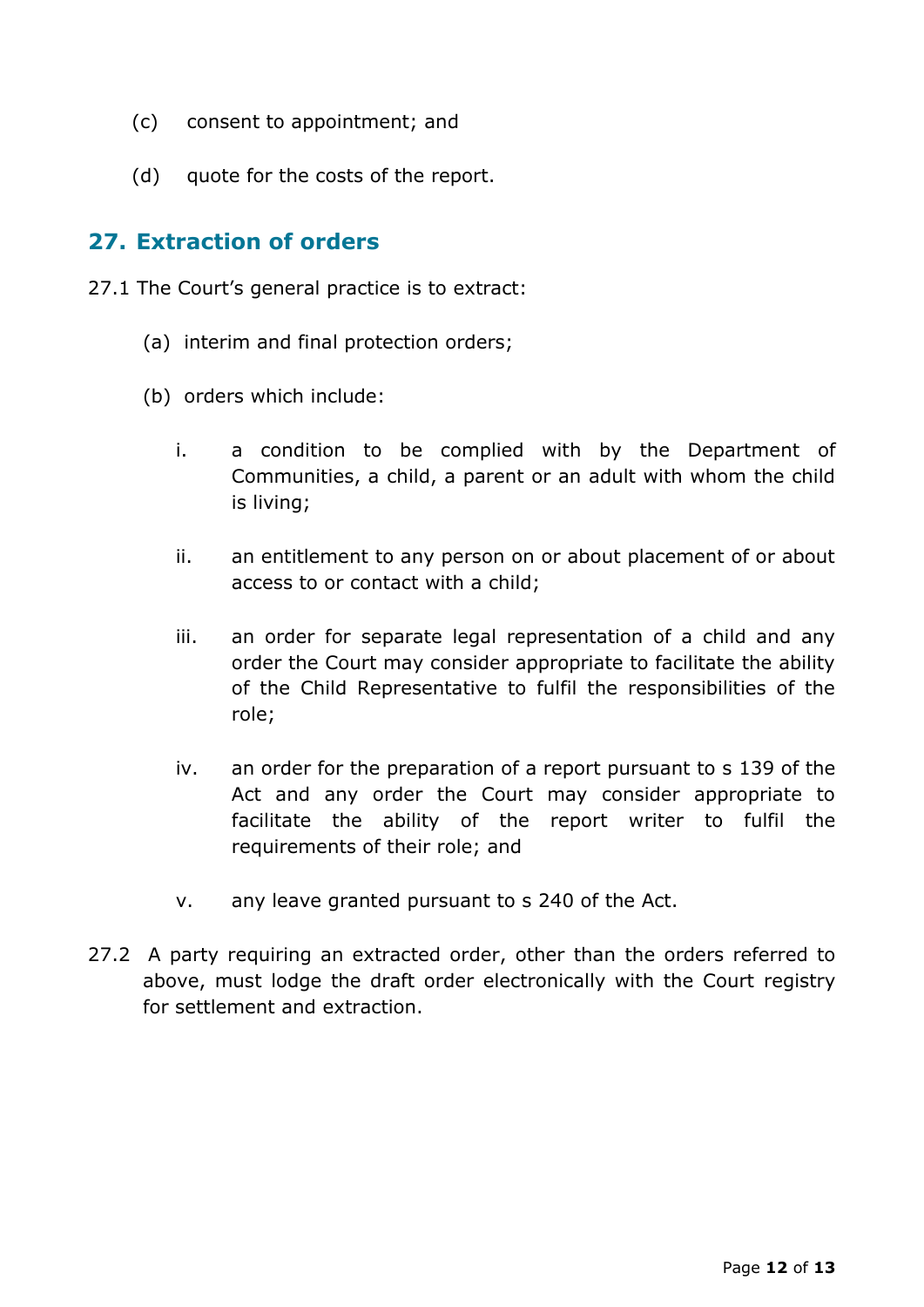## **28. Transitional arrangements**

- 28.1 The forms referred to in paragraphs 4.1, 4.4, 5, 8.1, 21 and 26 of these directions must be used from 1 December 2021.
- 28.2 Forms and documents which comply with the Court's practices immediately prior to the commencement of this Practice Direction will be accepted for lodgment until 30 November 2021.

\_\_\_\_\_\_\_\_\_\_\_\_\_\_\_\_\_\_\_\_\_\_\_\_\_\_\_\_

Judge Hylton Quail

# **President Children's Court of Western Australia**

2 August 2021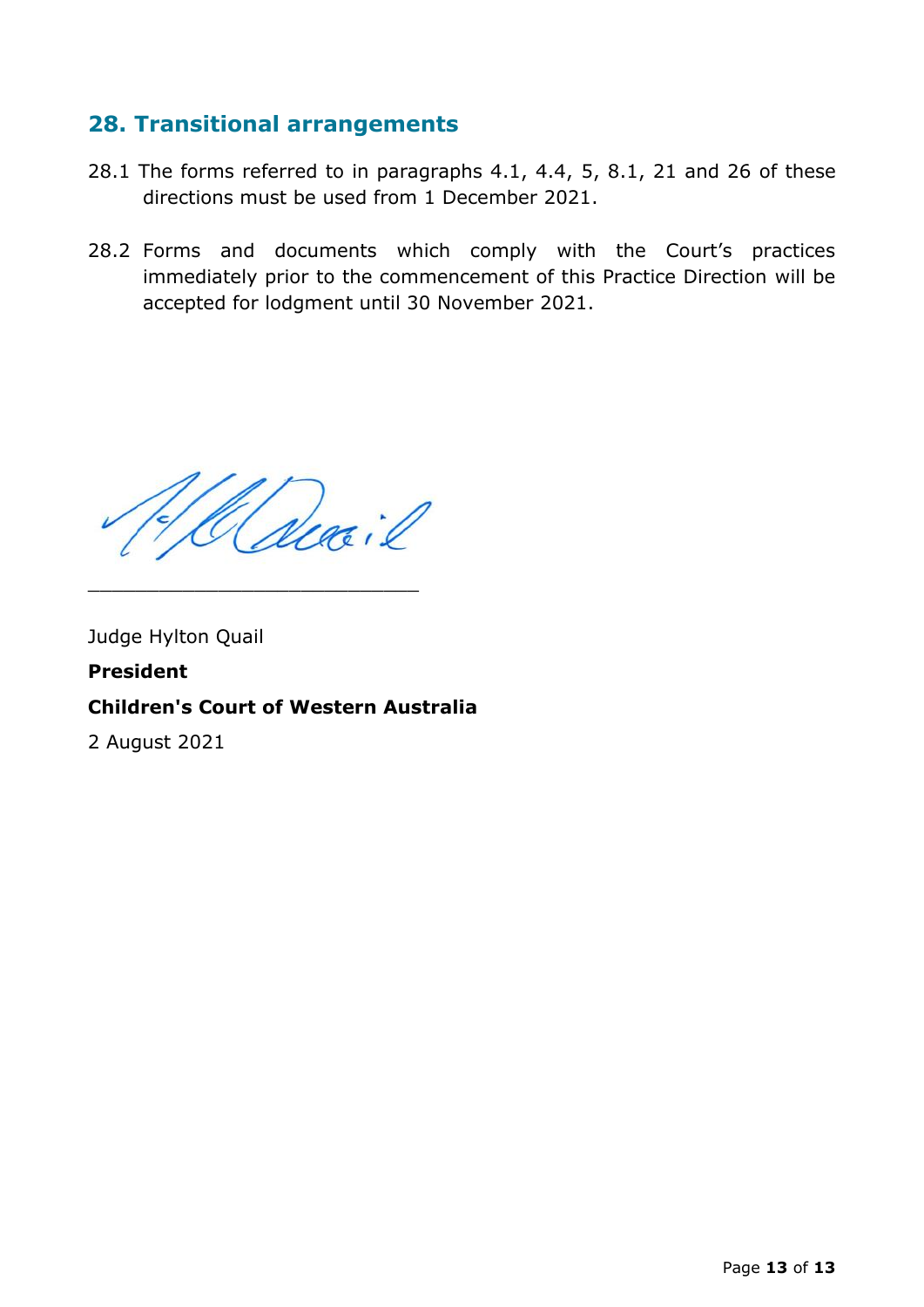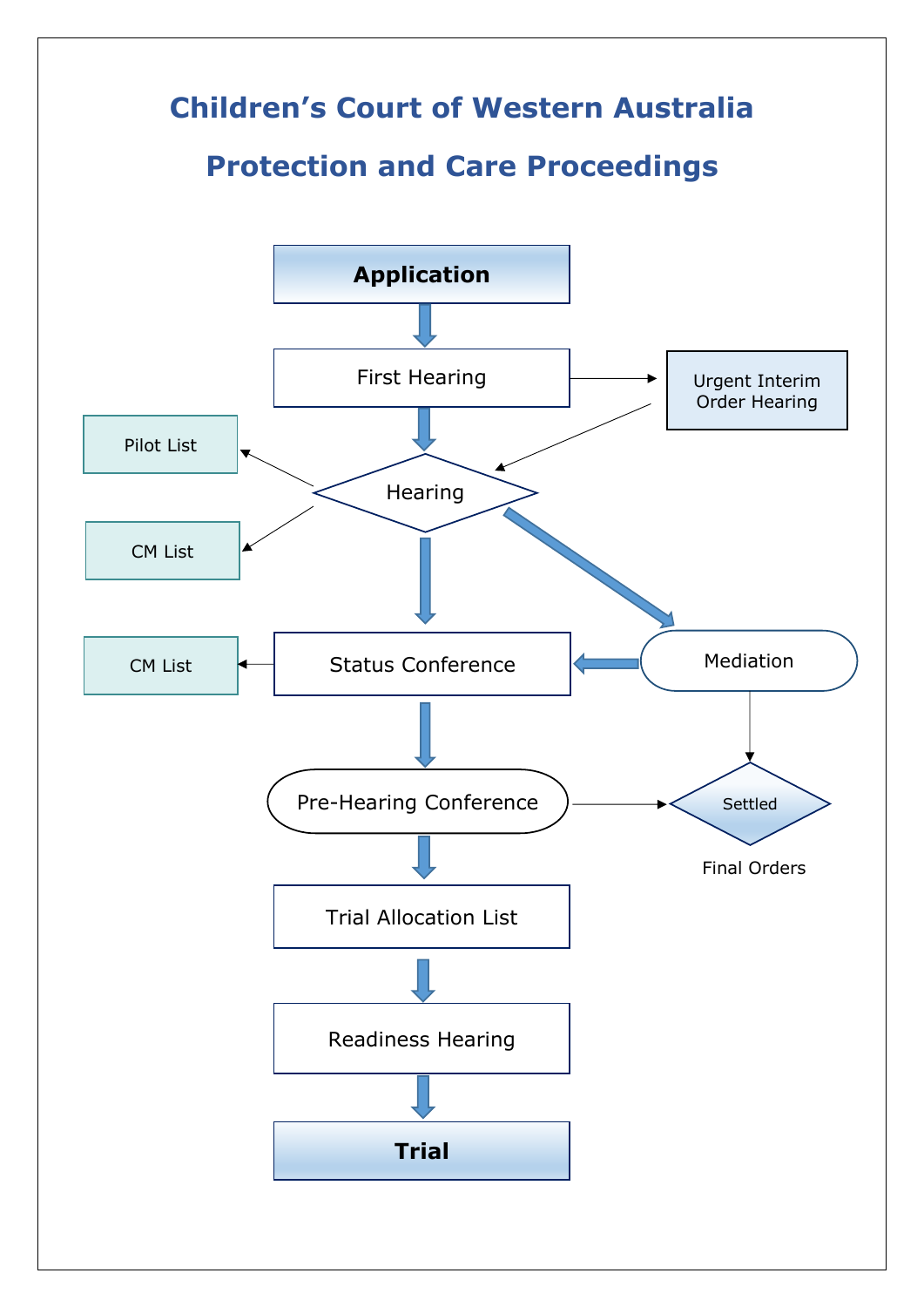#### **Schedule 1: Standard Directions**

The Court orders [*if appropriate*]:

#### **Child representative**

- 1. A child representative be appointed to separately represent [*name of child*].
- 2. The Director of Legal Aid Western Australia be requested to arrange the separate representation of [*name of child*].
- 3. Within 14 days, the Registry shall provide copies of all documents lodged in these proceedings to the Solicitor in Charge, Assignments Section, Legal Aid Western Australia.

#### **Proceedings** [*If not already served*]

- 4. By [*date*] the applicant lodge and serve on all parties its:
	- (a) application; and
	- (b) case outline; and
	- (c)[*other documents, if relevant*].
- 5. By [*date*] the applicant lodge and serve on all parties [*any other document specified by the Court*].

#### **Service**

6. Personal service on the respondent [*name*] of the application [*list other documents if relevant*] lodged by the applicant on [*date*] is dispensed with.

#### **Interim order hearing**

- 7. The proceedings are listed for an interim order hearing on [*date*] at [*time*].
- 8. By [*date*] the applicant lodge and serve on all parties:
	- (a) an application for an interim order;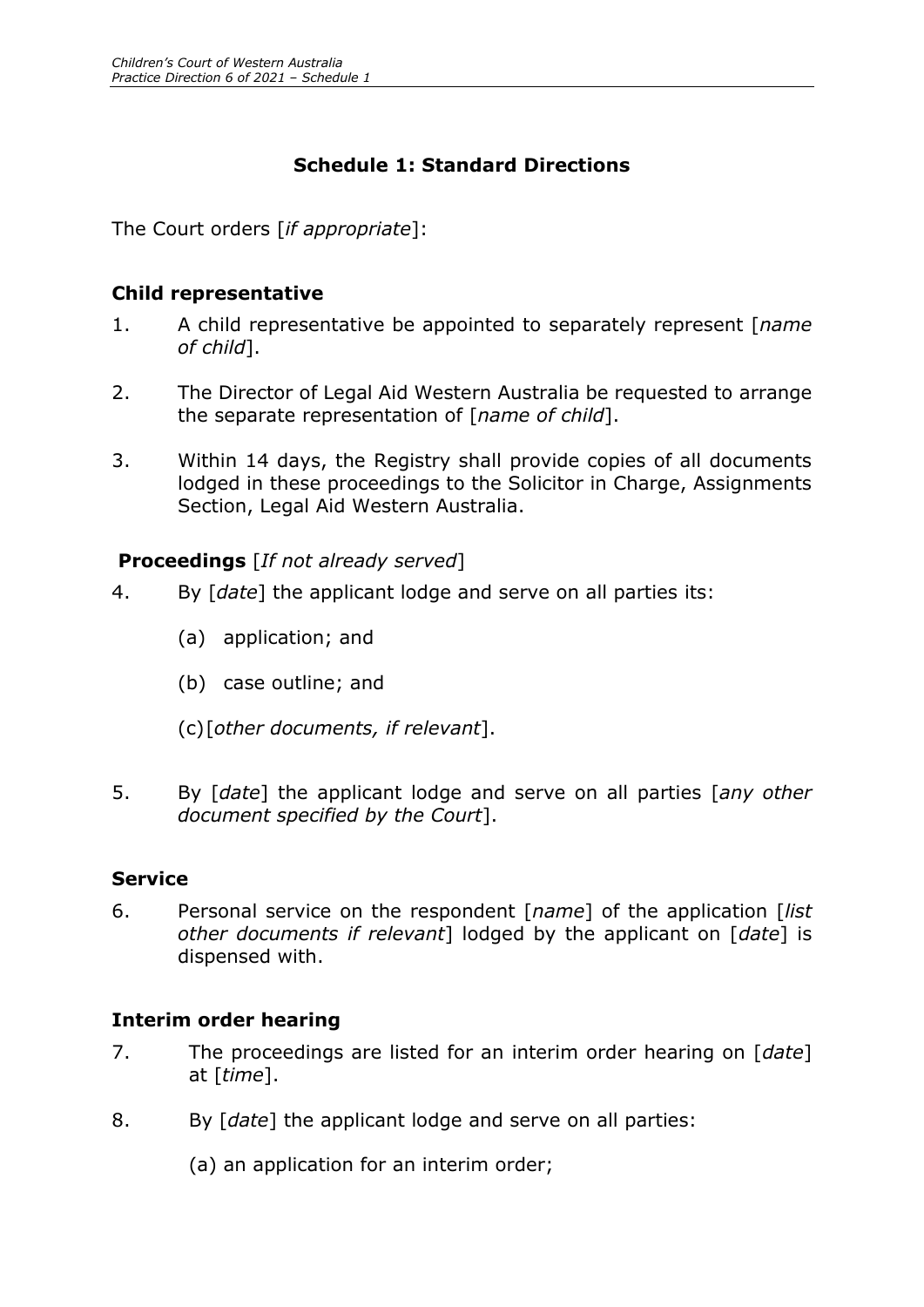(b) an affidavit in support of the application;

(c)[*any other document specified by the Court*].

9. By [*date*] the respondent is to lodge and serve on all parties an affidavit in response.

#### **Multiple children of same family**

10. The following applications: [*application number, name of child*] are to be heard together.

#### **Expert evidence**

11. Any party who intends to make an application for leave to rely on expert evidence is to lodge and serve an application by [*date and time before the next hearing date*].

#### **OR**

12. The parties have leave to rely on expert evidence at trial.

[*At status Conference or readiness hearing, directions will be made as to the exchange of expert reports*]

#### **Further hearing**

13. The matter is listed for a further hearing on [*date and time is to be fixed within 6 weeks of first hearing*].

#### **Liberty to apply**

14. The parties have liberty to apply in relation to these orders.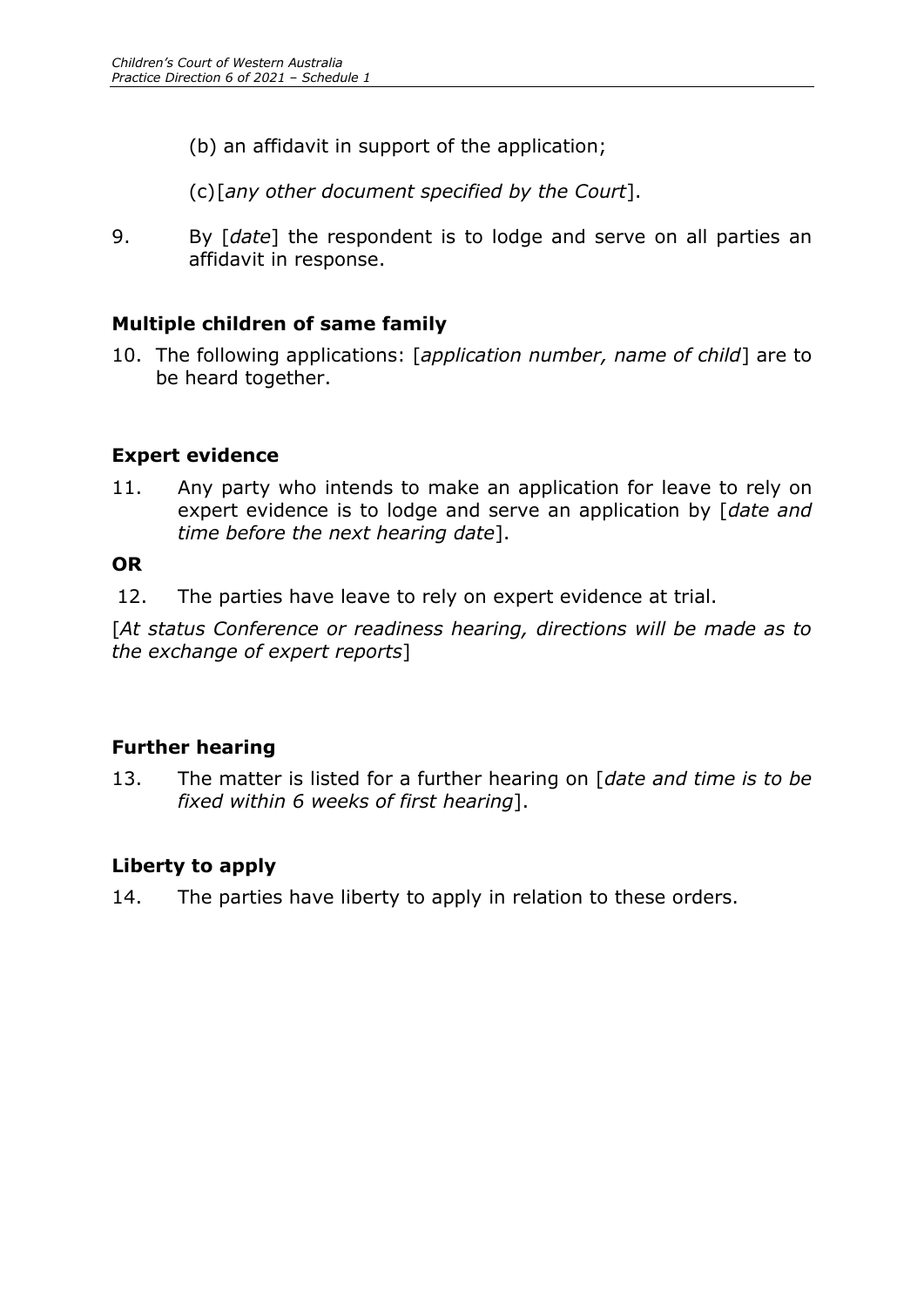

# **Children's Court of Western Australia**

#### **Pilot Therapeutic List Eligibility Guidelines**

- 1. The Court may refer a matter to the Pilot Therapeutic List (the Pilot List) at its discretion.
- 2. The Pilot List is a pilot program within the Protection and Care jurisdiction of the Court.
- 3. Matters may be referred to the Pilot List, where:
	- (a) parties are willing to participate in a therapeutic process; and
	- (b) there is a strong likelihood of the matter resolving by consent.
- 4. Referral of a matter to the Pilot List is subject to available placements.